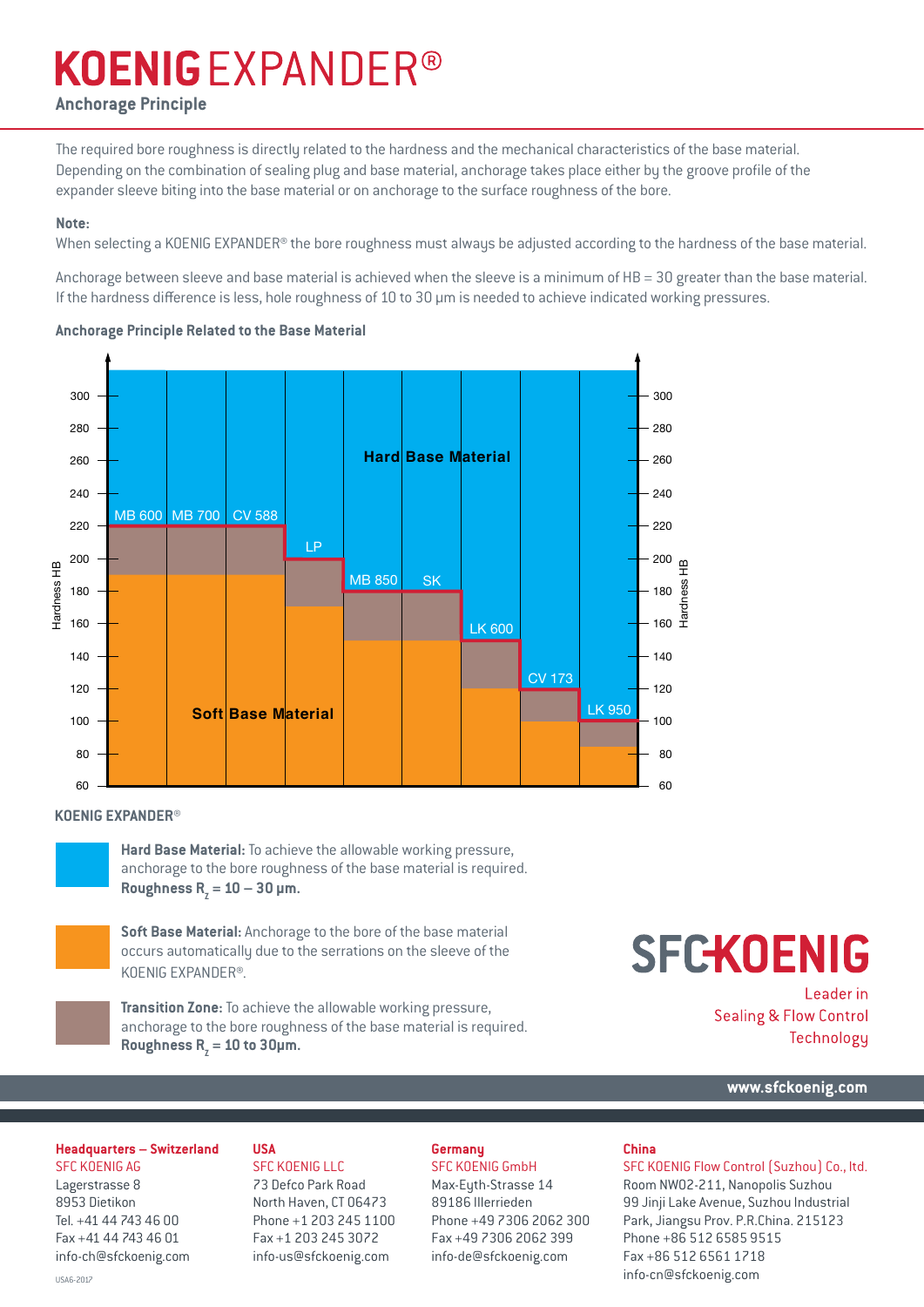# **KOENIGEXPANDER®**

**Anchorage Principle**





Anchorage due to plug sleeve serrations KOENIG EXPANDER® **Series SK** In aluminum-alloy HB = 90

Anchorage due to plug sleeve serrations KOENIG EXPANDER® **Series LP** In aluminum-alloy  $HB = 90$ 





Anchorage due to plug sleeve serrations KOENIG EXPANDER® **Series MB 850**  In aluminum-alloy HB = 90

Sufficient anchorage due to plug sleeve serrations KOENIG EXPANDER® **Series LK 950** In aluminum-alloy  $HB = 90$ 

#### **Pressure depending on the bore roughness**



### **BORE ROUGHNESS REQUIREMENTS**

When installing KOENIG EXPANDER® plugs in hard base material positive anchoring is not possible. To attain suitable working pressures and anchorage, it is necessary to have a bore roughness of  $R_z = 10-30$  µm. At a roughness greater than  $\rm R_{\rm Z}$  = 30 µm leakage might occur.



### **ROUGHNESS PROFILE**

#### **Required Roughness Profile**

The ideal bore roughness for anchorage is attained by drilling with a twist drill or a core drill.

### **Undesirable Roughness Profile**

By reaming, a one-sided, smooth roughness profile is created. This is not desirable.

# **SFCKOENIG**

Leader in **Sealing & Flow Control** Technology

**[www.sfckoenig.com](http://www.sfckoenig.com)**

#### **Headquarters – Switzerland**

SFC KOENIG AG Lagerstrasse 8 8953 Dietikon Tel. +41 44 743 46 00 Fax +41 44 743 46 01 info-ch@sfckoenig.com

### **USA**

SFC KOENIG LLC 73 Defco Park Road North Haven, CT 06473 Phone +1 203 245 1100 Fax +1 203 245 3072 info-us@sfckoenig.com

### **Germany**

SFC KOENIG GmbH Max-Eyth-Strasse 14 89186 Illerrieden Phone +49 7306 2062 300 Fax +49 7306 2062 399 info-de@sfckoenig.com

#### **China**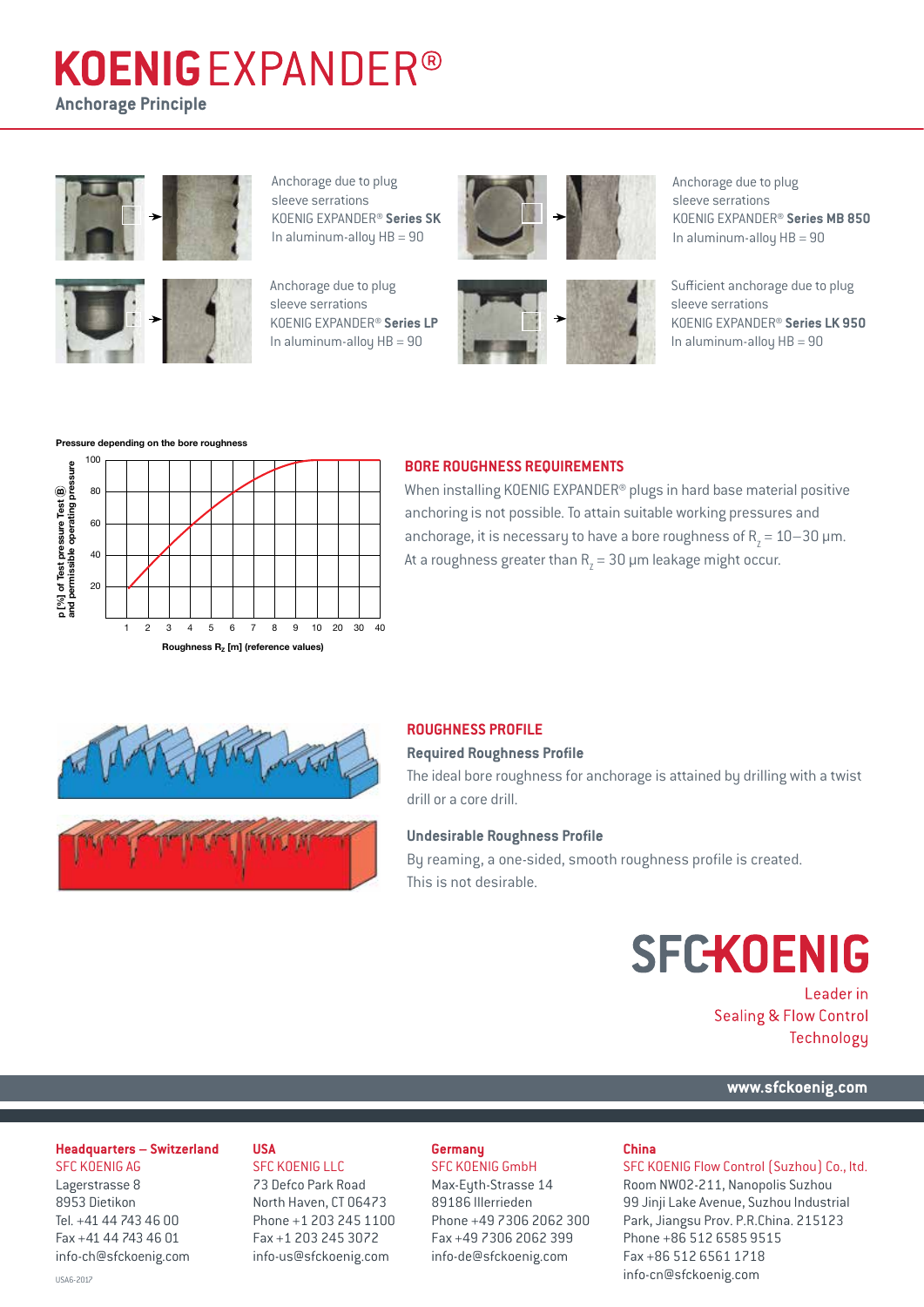# **KOENIGEXPANDER®**

**Design Guidelines**

### **WALL THICKNESS / DISTANCE FROM EDGE**

As the radial expansion of the KOENIG EXPANDER® sleeve occurs, the base material in which it will be anchored plastically deforms. The resultant strength, as well as the hydraulic pressure and temperature service conditions depending on the expander type and characteristics of the base material, require minimum wall thickness, or distance from edge.

The guideline values for minimum wall thickness and distance from edge  $(W_{min})$  express these influencing factors. At these minimum values, only slight deformation on the exterior profile of the base material of less than 20 μm is likely. This does not affect the function of the KOENIG EXPANDER®. Below the guideline values  $(W_{min})$  the possibility of overloading the base material exists, which can adversely influence the function of the KOENIG EXPANDER®. In such cases tests must be conducted.

Distance to External Wall

Distance to Exterior Wall

Wall Thickness Between Bores







|                                           |                                                                | $\bullet$                | ❷     | ❸              | $\bullet$         | $\bullet$ | $\bullet$ | $\bullet$      |  |  |
|-------------------------------------------|----------------------------------------------------------------|--------------------------|-------|----------------|-------------------|-----------|-----------|----------------|--|--|
| <b>Base</b><br><b>Material</b>            | <b>Description</b>                                             | ETG100                   | C15Pb | EN-GJS-600-3   | <b>EN-GJL-250</b> | AlCu4Mg1  | AIMgSiPb  | G-AISi7Mg      |  |  |
|                                           | Avg. Tensile Strength<br>$Rm$ [N/mm <sup>2</sup> ]             | 1000                     | 560   | 650            | 250               | 480       | 340       | 300            |  |  |
|                                           | <b>Minimum Elongation</b><br>A5 [%]                            | 6                        | 10    | $\overline{3}$ | 0.3               | 8         | 8         | $\overline{4}$ |  |  |
|                                           | Avg. Ultimate Strength<br>$R_{\rm p}$ 0,2 [N/mm <sup>2</sup> ] | 865                      | 300   | 425            | 200               | 380       | 300       | 250            |  |  |
| <b>KOENIG EXPANDER<sup>®</sup> Series</b> |                                                                | Factor f <sub>min.</sub> |       |                |                   |           |           |                |  |  |
| <b>MB 600</b>                             |                                                                | 0,6                      | 0,8   | 1,0            | 0,8               | 0,8       | 1,0       | 1,0            |  |  |
| MB 600, Inch-Version                      |                                                                | 0,6                      | 0,8   | 1,0            | 0,8               | 0,8       | 1,0       | 1,0            |  |  |
| <b>MB 700</b>                             |                                                                | 0,6                      | 0,8   | 1,0            | 0,8               | 0,8       | 1,0       | 1,0            |  |  |
| MB 850                                    |                                                                | 0,5                      | 0,6   | 1,0            | 0,6               | 0,6       | 1,0       | 1,0            |  |  |
| CV 173                                    |                                                                | 0,5                      | 0,6   | 0,8            | 0,7               | 0.7       | 0,8       | 0,8            |  |  |
| <b>CV 588</b>                             |                                                                | 0,6                      | 0,8   | 1,0            | 0,8               | 0,8       | 1,0       | 1,0            |  |  |
| <b>SK</b>                                 |                                                                | 0,5                      | 0,6   | 1,0            | 0,6               | 0,6       | 1,0       | 1,0            |  |  |
| LP                                        |                                                                | 0,3                      | 0,3   | 0,5            | 0,3               | 0,4       | 0,5       | 0, 5           |  |  |
| LK 600                                    |                                                                | 0,4                      | 0,5   | 0,8            | 0, 5              | 0,7       | 0,7       | 0,7            |  |  |
| LK 950                                    |                                                                | 0,3                      | 0,3   | 0,6            | 0,5               | 0,4       | 0,5       | 0,5            |  |  |

Guideline values W<sub>min</sub> for wall thickness and distance from edge

KOENIG EXPANDER® diameters Series MB / SK and LP  $d_1 \ge 4$  mm:  $W_{min.} = f_{min.} \times d_1$ 

 $d_1$  < 4 mm:  $W_{min.} = f_{min.} \times d_1 + 0,5$  mm

KOENIG EXPANDER® diameters Series LK **d1**

$$
\begin{aligned} \mathbf{d}_{1} &\geq 5 \text{ mm} \colon W_{\text{min.}} = \mathbf{f}_{\text{min.}} \times \mathbf{d}_{1} \\ \mathbf{d}_{1} & = 4 \text{ mm} \colon W_{\text{min.}} = \mathbf{f}_{\text{min.}} \times \mathbf{d}_{1} + 0, 5 \text{ mm} \end{aligned}
$$

# **SFCKOENIG**

Leader in **Sealing & Flow Control** Technology

**www.sfckoenig.com**

### **Headquarters – Switzerland**

SFC KOENIG AG Lagerstrasse 8 8953 Dietikon Tel. +41 44 743 46 00 Fax +41 44 743 46 01 info-ch@sfckoenig.com

### **USA**

SFC KOENIG LLC 73 Defco Park Road North Haven, CT 06473 Phone +1 203 245 1100 Fax +1 203 245 3072 info-us@sfckoenig.com

### **Germany**

SFC KOENIG GmbH Max-Eyth-Strasse 14 89186 Illerrieden Phone +49 7306 2062 300 Fax +49 7306 2062 399 info-de@sfckoenig.com

### **China**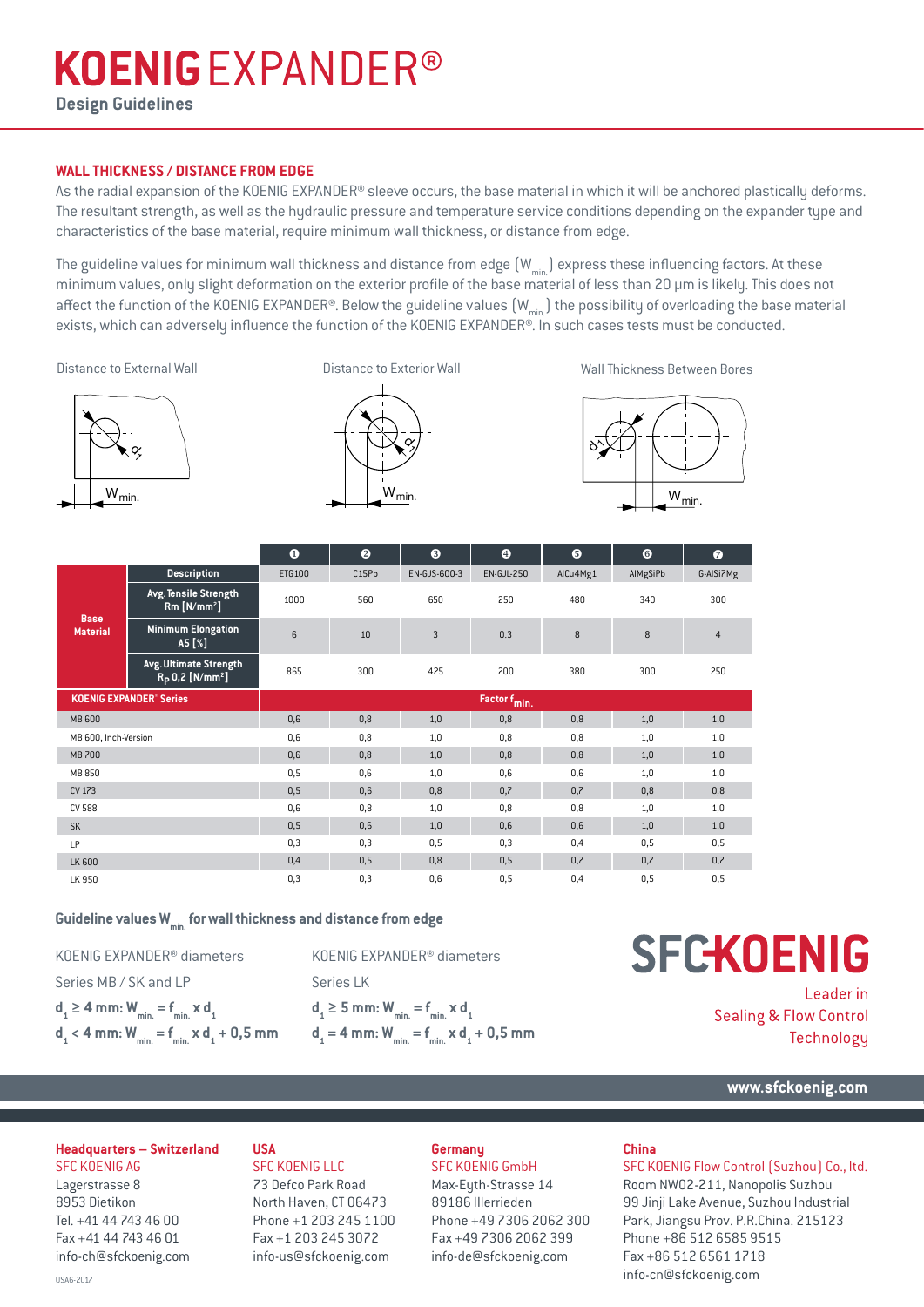## **KOENIGEXPANDER® Design Guidelines**

## **Required Installation Lengths**



| $\mathbf{d}_{\mathbf{N}}$ | <b>Series MB</b>          |           | <b>Series SK</b>      |                           | <b>Series LP</b>   |                         | <b>Series LK</b> |                         | <b>Threaded Plugs</b><br><b>DIN 908</b> |                         |                                 |
|---------------------------|---------------------------|-----------|-----------------------|---------------------------|--------------------|-------------------------|------------------|-------------------------|-----------------------------------------|-------------------------|---------------------------------|
|                           | $\mathbf{d}_{\mathbf{q}}$ | $I3$ min. | $\overline{I}_4$ min. | $\mathbf{d}_{\mathbf{q}}$ | $I_{\lambda}$ max. | $\mathbf{d}_\mathbf{a}$ | $I2$ min.        | $\mathbf{d}_\mathbf{a}$ | $I_{\scriptscriptstyle{A}}$ max.        | $\mathbf{d}_\mathbf{a}$ | $I_{\scriptscriptstyle A}$ max. |
| 2,0                       | 3,0                       | 3,4       | 5,0                   |                           |                    |                         |                  |                         |                                         |                         |                                 |
| 3,0                       | 4,0                       | 3,8       | 5,5                   |                           |                    |                         |                  |                         |                                         |                         |                                 |
| 4,0                       | 5,0                       | 5,3       | 7,0                   | 4,0                       | 6,5                | 4,40                    | 7,0              | 4,0                     | 4,0                                     |                         |                                 |
| 5,0                       | 6,0                       | 6,3       | 8,5                   | 5,0                       | 7,5                | 5,40                    | 8,0              | 5,0                     | 4,8                                     | M8x1,5                  | 11,5                            |
| 6,0                       | 7,0                       | 7,3       | 9,5                   | 6,0                       | 8,0                | 6,40                    | 8,5              | 6,0                     | 5,3                                     | M8x1,5                  | 11,5                            |
| 7,0                       | 8,0                       | 8,3       | 11,0                  | 7,0                       | 9,0                | 7,40                    | 8,5              | 7,0                     | 5,8                                     | M10x1,5                 | 12,0                            |
| 8,0                       | 9,0                       | 9,8       | 12,5                  | 8,0                       | 10,5               | 8,45                    | 9,5              | 8,0                     | 6,8                                     | M10x1,5                 | 12,0                            |
| 9,0                       | 10,0                      | 10,8      | 13,5                  | 9,0                       | 11,0               | 9,60                    | 10,0             | 9,0                     | 6,8                                     | M12x1,5                 | 16,0                            |
| 10,0                      | 12,0                      | 12,8      | 16,0                  | 10,0                      | 12,5               | 10,65                   | 11,0             | 10,0                    | 6,8                                     | M12x1,5                 | 16,0                            |
| 12,0                      | 14,0                      | 14,5      | 18,0                  | 12,0                      | 16,5               | 12,75                   | 12,0             | 12,0                    | 7,8                                     | M14x1,5                 | 16,0                            |
| 14,0                      | 16,0                      | 16,5      | 20,0                  |                           |                    |                         |                  | 14,0                    | 8,7                                     | M16x1,5                 | 16,5                            |
| 16,0                      | 18,0                      | 18,5      | 22,5                  |                           |                    |                         |                  | 16,0                    | 11,5                                    | M18x1,5                 | 17,5                            |
| 18,0                      | 20,0                      | 21,5      | 25,5                  |                           |                    |                         |                  | 18,0                    | 13,0                                    | M20x1,5                 | 19,5                            |
| 20,0                      | 22,0                      | 24,5      | 28,5                  |                           |                    |                         |                  |                         |                                         | M22x1,5                 | 19,5                            |

 $\textbf{d}^{}_{\sf N}$  = Given nominal bore / system bore size

### **\*Installation Lengths Series MB**

The required installation length  $\mathfrak{[l}_4$ ) min. for MB plugs is for base materials with hardness greater than HB = 90. For softer materials, deeper installation is required.

# **SFCKOENIG**

Leader in **Sealing & Flow Control** Technology

**[www.sfckoenig.com](http://www.sfckoenig.com)**

### **Headquarters – Switzerland**

SFC KOENIG AG Lagerstrasse 8 8953 Dietikon Tel. +41 44 743 46 00 Fax +41 44 743 46 01 info-ch@sfckoenig.com

### **USA**

SFC KOENIG LLC 73 Defco Park Road North Haven, CT 06473 Phone +1 203 245 1100 Fax +1 203 245 3072 info-us@sfckoenig.com

### **Germany**

SFC KOENIG GmbH Max-Eyth-Strasse 14 89186 Illerrieden Phone +49 7306 2062 300 Fax +49 7306 2062 399 info-de@sfckoenig.com

### **China**